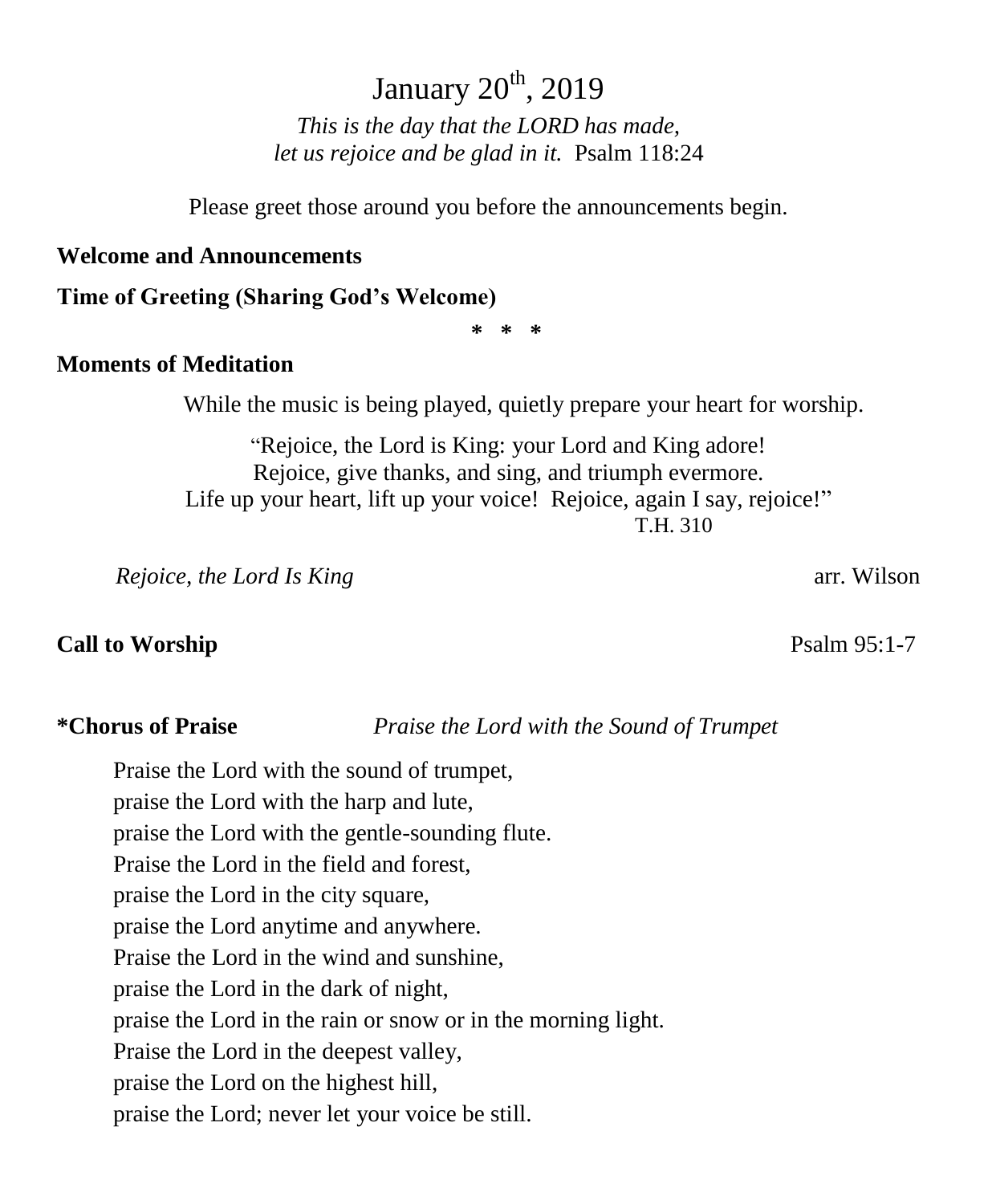Praise the Lord with the clashing cymbal, praise the Lord with the pipe and string, praise the Lord with the joyful songs you sing. Praise the Lord on a week-day morning, praise the Lord on a Sunday noon, praise the Lord by the light of sun or moon. Praise the Lord in the time of sorrow, praise the Lord in the time of joy, praise the Lord every moment; nothing let your praise destroy. Praise the Lord in the peace and quiet, praise the Lord in your work or play, praise the Lord everywhere in every way!

### **\*Prayer of Invocation**

#### **Scripture Reading Scripture Reading 10-4:11**

Pew Bible Page 1438

#### **Prayer/Song of Confession** *God, Be Merciful to Me* No. 486 vs. 1-3

(Remain seated)

God, be merciful to me, on Thy grace I rest my plea, plenteous in compassion Thou, blot out my transgressions now; wash me, make me pure within, cleanse, O cleanse me from my sin.

My transgressions I confess, grief and guilt my soul oppress; I have sinned against Thy grace and provoked Thee to Thy face; I confess Thy judgment just, speechless, I Thy mercy trust.

I am evil, born in sin; Thou desirest truth within. Thou alone my Savior art, teach Thy wisdom to my heart; make me pure, Thy grace bestow, wash me whiter than the snow.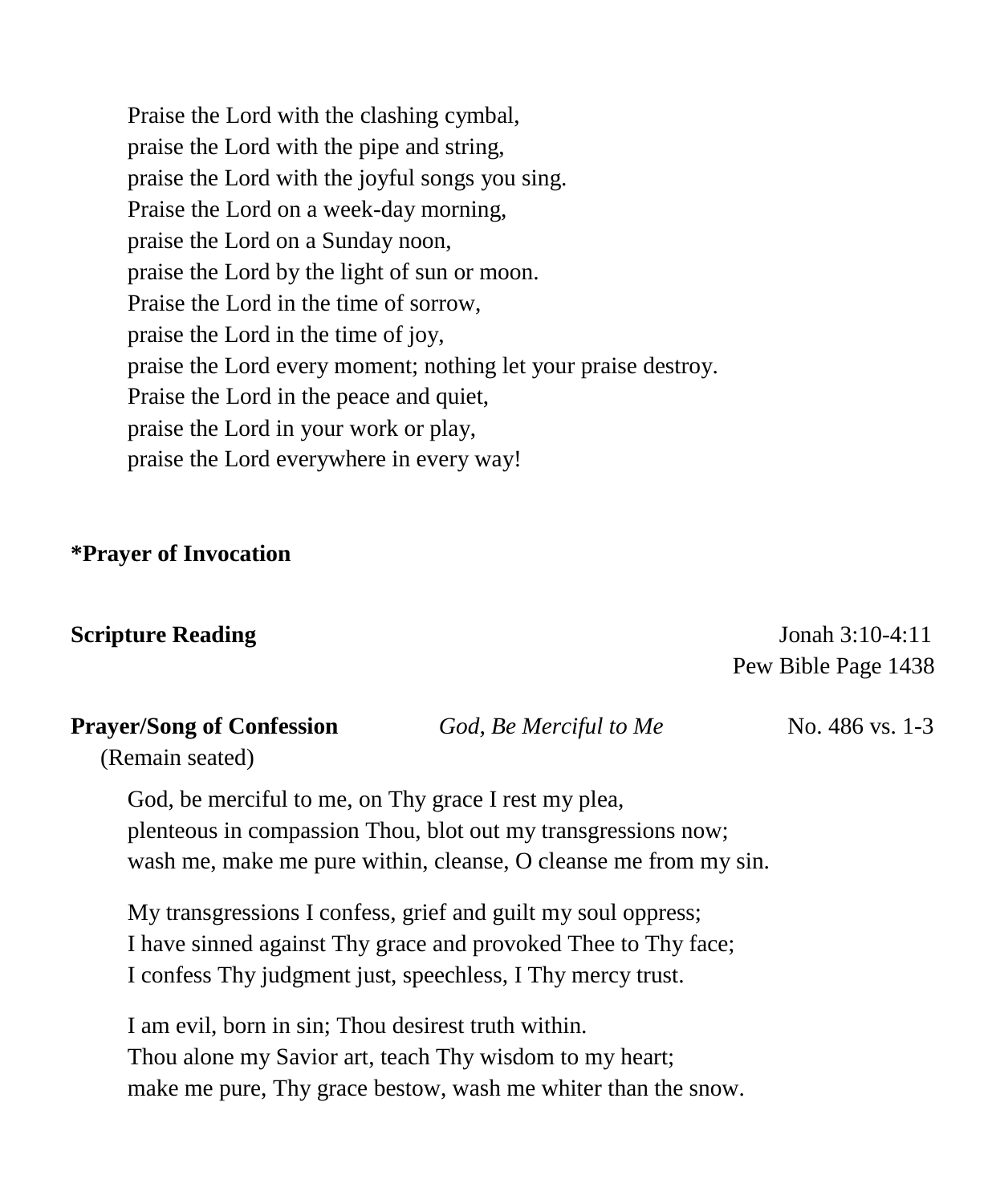#### **Assurance of Pardoning Grace** Psalm 32:1-7

<sup>1</sup> <sup>"</sup>Blessed is the one whose transgressions are forgiven, whose sins are covered. <sup>2</sup> Blessed is the one whose sin the LORD does not count against them and in whose spirit is no deceit. **<sup>3</sup>** When I kept silent, my bones wasted away through my groaning all day long. **<sup>4</sup>** For day and night your hand was heavy on me; my strength was sapped as in the heat of summer. **<sup>5</sup>** Then I acknowledged my sin to you and did not cover up my iniquity. I said, "I will confess my transgressions to the LORD." And you forgave the guilt of my sin. **<sup>6</sup>** Therefore let all the faithful pray to you while you may be found; surely the rising of the mighty waters will not reach them. **<sup>7</sup>** You are my hiding place; you will protect me from trouble and surround me with songs of deliverance."

## **\*Hymn of Thanksgiving** *God, Be Merciful to Me*No. 486 vs. 4-6

Broken, humbled to the dust by Thy wrath and judgment just, let my contrite heart rejoice and in gladness hear Thy voice; from my sins O hide Thy face, blot them out in boundless grace.

Gracious God, my heart renew, make my spirit right and true; cast me not away from Thee, let Thy Spirit dwell in me; Thy salvation's joy impart, steadfast make my willing heart.

Sinners then shall learn from me and return, O God, to Thee; Savior, all my guilt remove, and my tongue shall sing Thy love; touch my silent lips, O Lord, and my mouth shall praise accord.

## **New City Catechism Question # 19**

## **Is there any way to escape punishment and be brought back into God's favor?**

Yes, to satisfy his justice, God himself, out of mere mercy, reconciles us to himself and delivers us from sin and from the punishment for sin, by a Redeemer.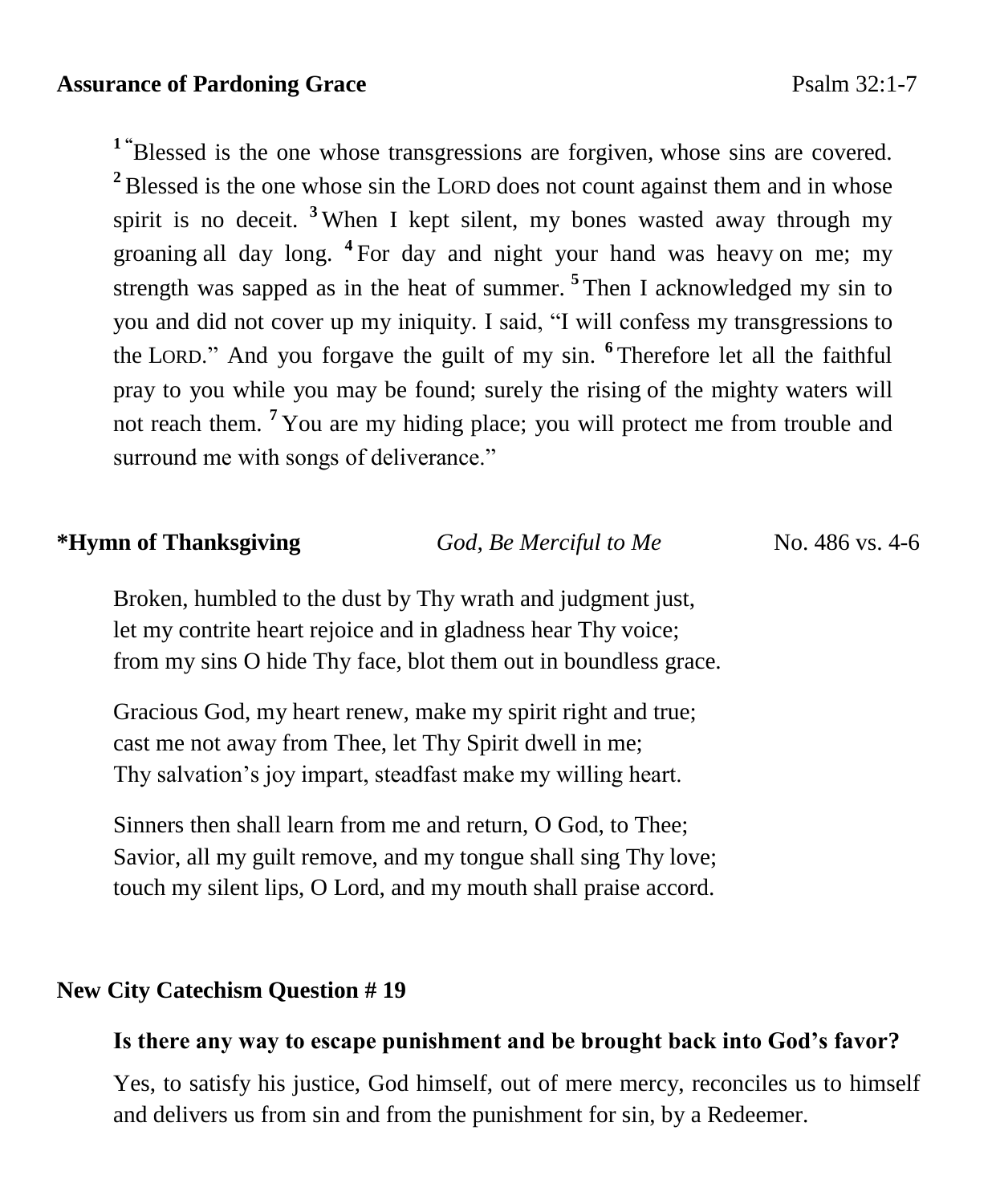**Tithes and Offering** *My Faith Looks Up to Thee* arr. Larson

**\*Chorus of Preparation** *O Church. Arise* Getty  $1.0$ Church, a - rise, and put your ar - mor on; hear the call  $2.$  Our  $\cdot$ to war, to love the cap-tive soul, but  $to$ 3. Come see the cross, where love and mer-cy meet, as the  $4.5<sub>o</sub>$ Spi - rit come, put strength in ev - 'ry stride, give\_\_\_ call of Christ our Cap - tain. For now the weak can say that rage a - gainst the cap - tor; And with the sword that makes the Son of God is strick-en; Then see His foes lie crushed  $be$ grace for ev - 'ry hur - dle, that we may run with faith to strong in the strength that God they are has gi  $\blacksquare$ ven. wound - ed whole, we will fight with faith and val or. neath His feet. for the Con  $quer - or$ has ris en! win the vant good and prize of  $\mathbf{a}$ ser faith - ful. With shield of faith and belt of Truth, we'll stand  $a -$ When faced with trials  $ev - \sqrt{xy}$ side, on we know the And as the stone is rolled a - way and Christ e -As saints of  $old$ still line the way,  $re - tell - ing$ gainst the de - vil's lies; An bold, whose bat - tle  $ar - my$ out - come is se - cure, and Christ will have the prize for mer ges from the grave, this vic - t'ry march con - tin - ues tri - umphs  $\sigma$ <sub> $\bf{f}$ </sub> His grace, we hear their calls and  $hum - ger$ is love, reach-ing out to those in dark - ness. cry which He died,  $an$  in - her - it - ance of  $na$ tions. 'til the day  $ev - 'ry - eye$ and heart shall see Him. when with Christ we stand for the day in  $Glo - ry.$ 

Reprinted with permission under CCLI 376630.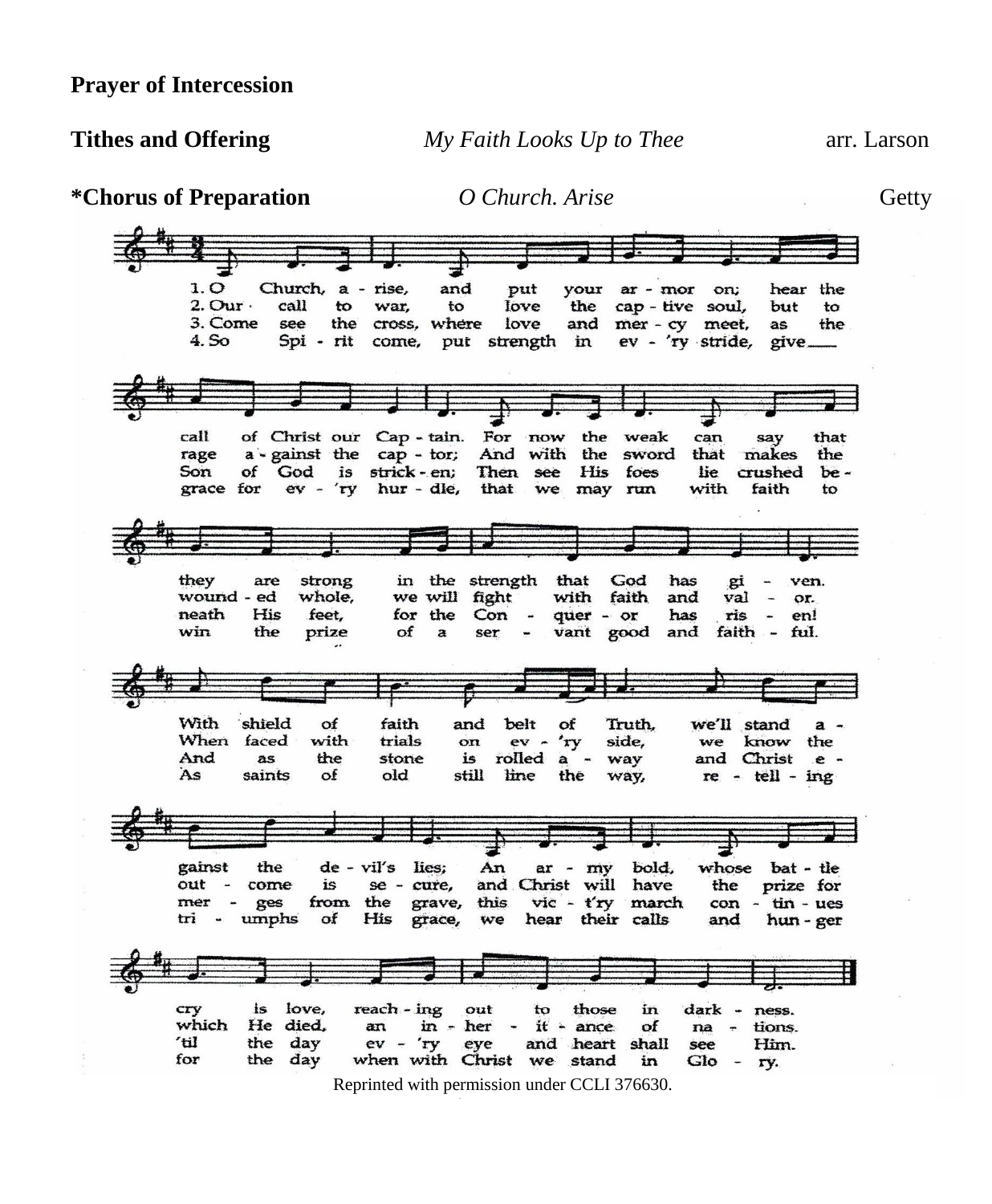### **Sermon Cretans, Cretins, and Christians: Courageous Identity Titus 1:10-16**

Pew Bible Page 1858

# **\*Hymn of Response** *Who Is on the Lord's Side?* No. 587

Who is on the Lord's side? Who will serve the King? Who will be His helpers, other lives to bring? Who will leave the world's side? Who will face the foe? Who is on the Lord's side? Who for Him will go? By Thy call of mercy; by Thy grace divine, we are on the Lord's side, Savior, we are Thine.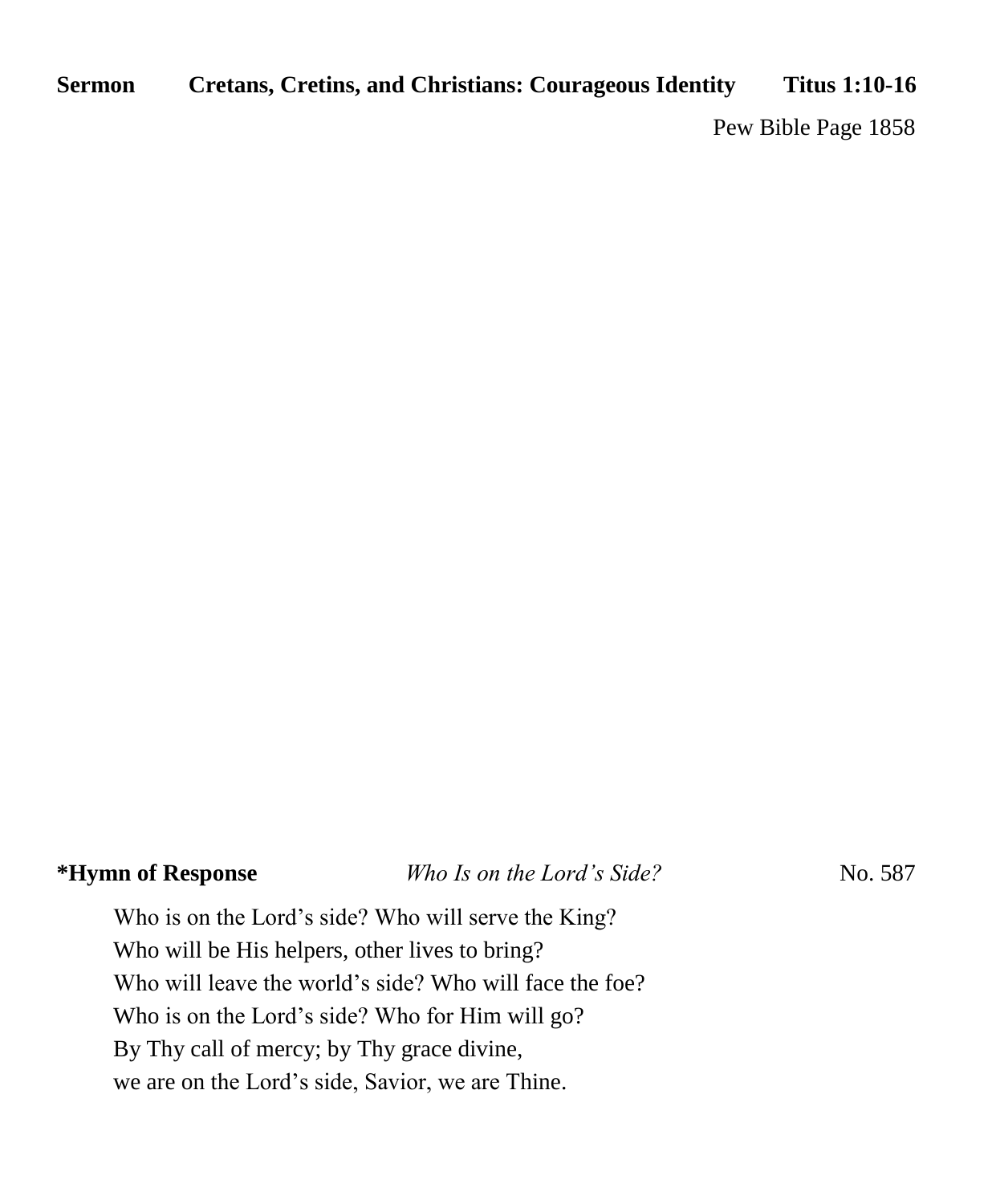Not for weight of glory, not for crown and palm, enter we the army, raise the warrior psalm; But for Love that claimeth lives for whom He died: He whom Jesus nameth must be on His side. By Thy love constraining; by Thy grace divine, we are on the Lord's side, Savior, we are Thine.

Jesus, Thou hast bought us, not with gold or gem, but with Thine own life-blood, for Thy diadem: with Thy blessing filling each who comes to Thee, Thou hast made us willing, Thou hast made us free. By Thy grand redemption; by Thy grace divine, we are on the Lord's side, Savior, we are Thine.

Fierce may be the conflict, strong may be the foe, but the King's own army none can overthrow: round His standard ranging, vict'ry is secure; for His truth unchanging makes the triumph sure. Joyfully enlisting, by Thy grace divine, we are on the Lord's side, Savior, we are Thine.

### **\*Benediction**

## **\*Gloria Patri** No. 735

Glory be to the Father, and to the Son, and to the Holy Ghost; as it was in the beginning, is now, and ever shall be, world without end. Amen, amen.

**\*Postlude** *Glory Be to the Father* arr. Krug

**\* Congregation:** Please stand as able.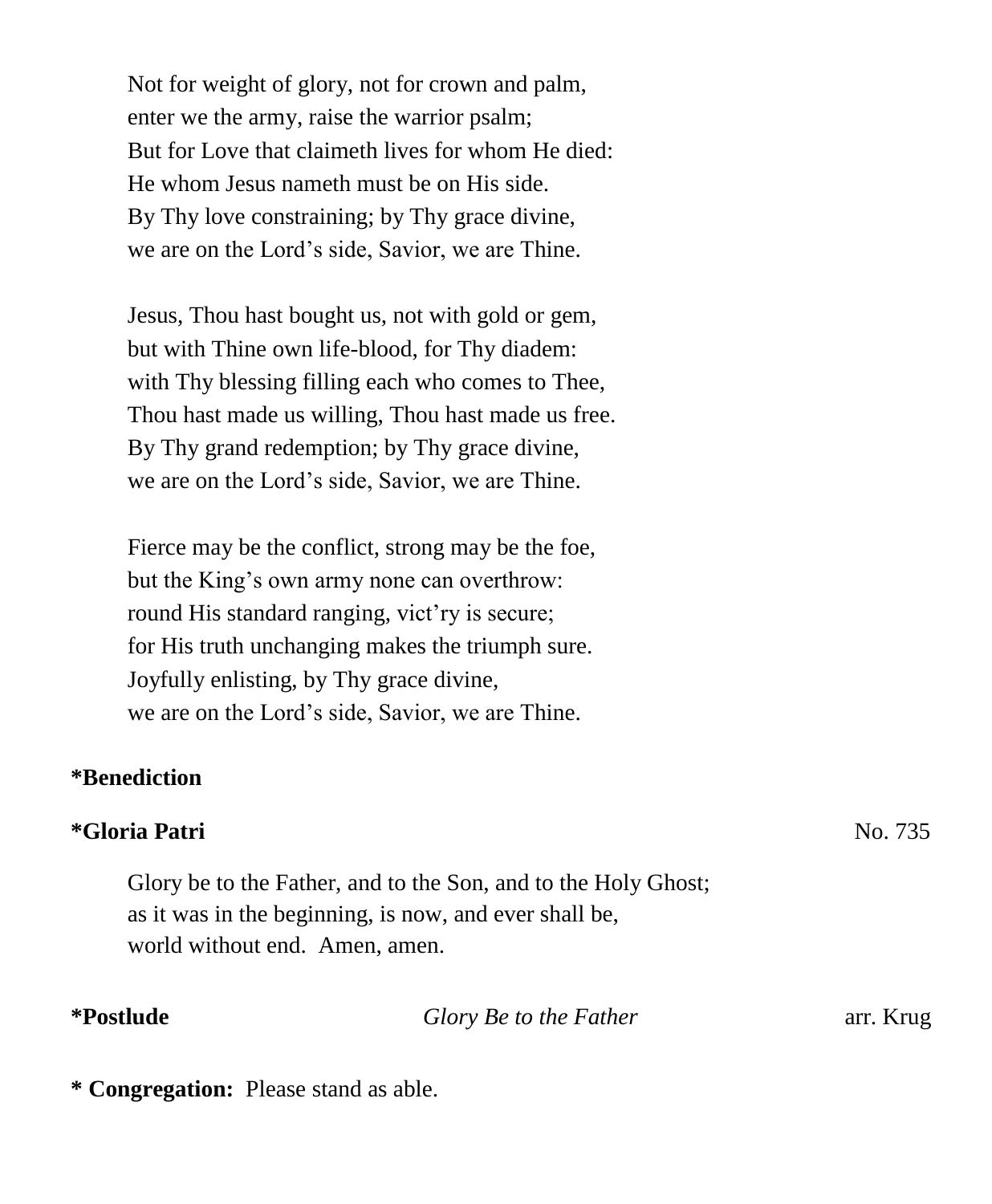**\* \* \* \* \* \* \* \***

# Piano Sandy DeGroot<br> **Sandy DeGroot**<br> **Piano Sandy DeGroot**<br> **Piano Sandy DeGroot**<br> **Piano Sandy DeGroot Scripture Reading & Intercessory Prayer**

# **Weekly Calendar**

| <b>DATE</b>      | <b>TIME</b> | <b>EVENT</b>                          |  |
|------------------|-------------|---------------------------------------|--|
| <b>SUN 1/20</b>  | 9:00 AM     | <b>Opening Exercises</b>              |  |
|                  | 9:15 AM     | <b>Sunday School</b>                  |  |
|                  | 10:30 AM    | <b>Worship Service</b>                |  |
| <b>TUES 1/22</b> | 1:00 PM     | <b>Afternoon Care Group</b>           |  |
| <b>FRI</b> 1/25  | $6:00$ PM   | <b>Stoltzfus Care Group</b>           |  |
| <b>SAT 1/26</b>  | 1:00 PM     | Appreciation Luncheon for the Greenes |  |
| <b>SUN 1/27</b>  | 9:00 AM     | <b>Opening Exercises</b>              |  |
|                  | 9:15 AM     | <b>Sunday School</b>                  |  |
|                  | 10:30 AM    | <b>Worship Service</b>                |  |

# **Important Upcoming Events**

| <b>WED 1/30</b>      | 6:30 PM    | <b>Annual Corporation Meeting</b>                                            |
|----------------------|------------|------------------------------------------------------------------------------|
| <b>THURS 2/07</b>    | 6:30 PM    | Dave Ramsey's Financial Peace University Class                               |
| <b>SAT 2/09</b>      | 6:30 PM    | <b>Annual Variety Show</b>                                                   |
| <b>SUN 2/24</b>      | 6:00 PM    | Carry-in dinner with missionary Tracy Dager                                  |
| <b>FRI-SUN 3/1-3</b> | <b>TBD</b> | Marriage Seminar with Dr. Alan Strange from<br>Mid-America Reformed Seminary |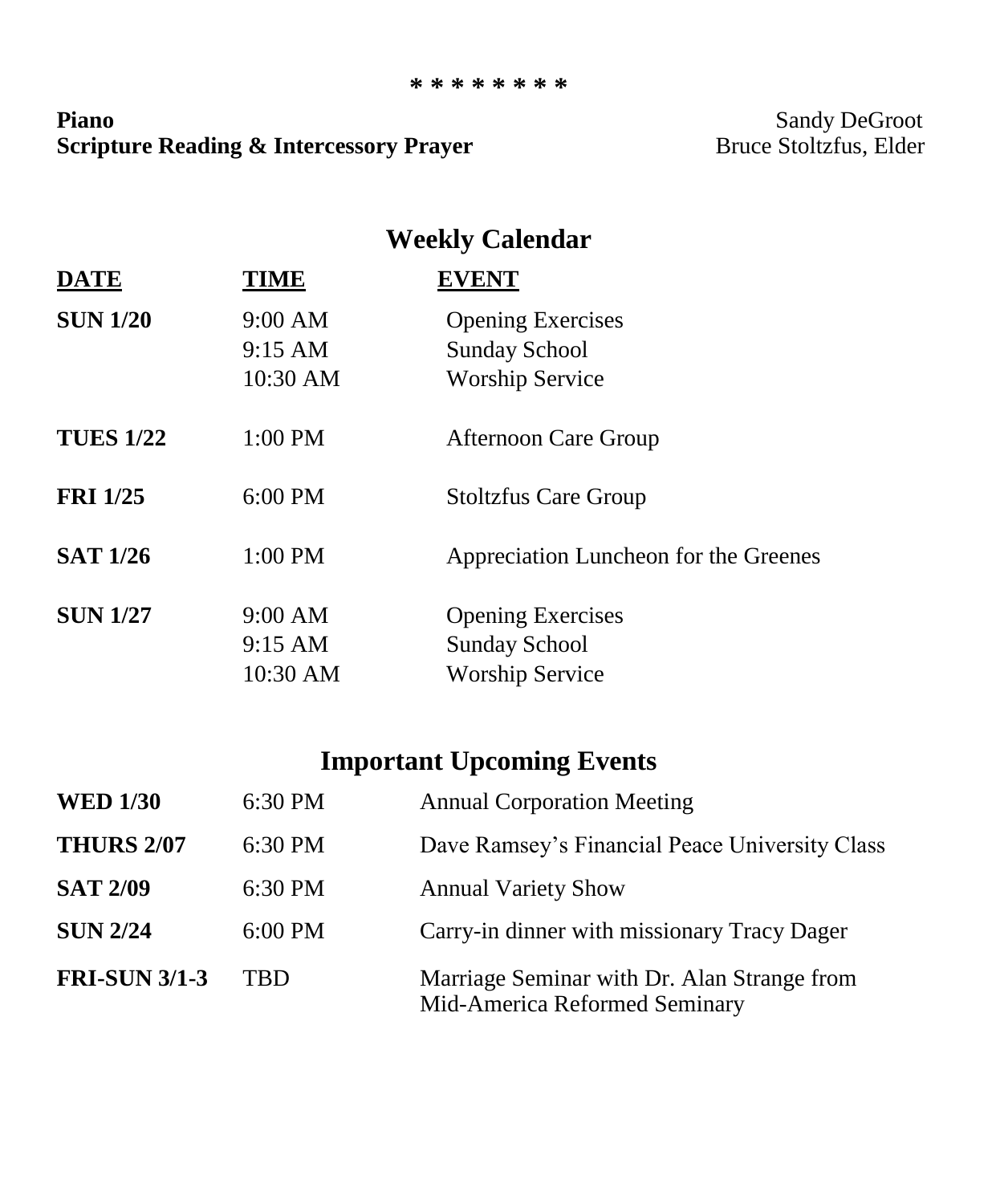# **Serving the Lord**

|                     | 1/20      | 1/27                    | 2/03      |
|---------------------|-----------|-------------------------|-----------|
| S.S. Nursery        | L. Martin | J. Marshall             | B. Schoon |
| <b>AM Nursery</b>   | V. Lash   | L. Martin,<br>Cordie A. | D. O'Neal |
| Greeters            | O'Neal    | Hale, Grass             | Sederberg |
| <b>Bring Treats</b> | Lindborg  | Lindborg                | Lash      |
| Server & Clean-Up   | O'Neal    | Lindborg                | Lash      |
| Audio               | B. Schoon | J. Martin               | J. Martin |
| Elder of the Week   | Stoltzfus | <b>Hrivnak</b>          | Lindborg  |

# **Announcements**

 **Dr. Bryan O'Neal:** We are grateful that Bryan, who is a member of our congregation, has agreed to preach during the months of January and February. Bryan is the Vice President of Moody Bible Institute and Interim Dean of Undergraduate and Distance Education at Moody.

 **Sunday School Teacher Needed:** Our church is in need of a Sunday school teacher for the younger elementary class. Please contact a member of the Christian Education Committee (Lorrie Martin, Becky Schoon, Nelson Schoon, or Melissa Stoltzfus) if you are interested in serving and ministering to our youth. Thank you for your prayerful consideration of this opportunity.

 **Afternoon Care Group:** The Afternoon Care Group (formerly called the Greene Care Group) will be meeting this Tuesday, January 22, at 1:00 pm. The group will be led by our interim pastor, Rev. Walter Lorenz.